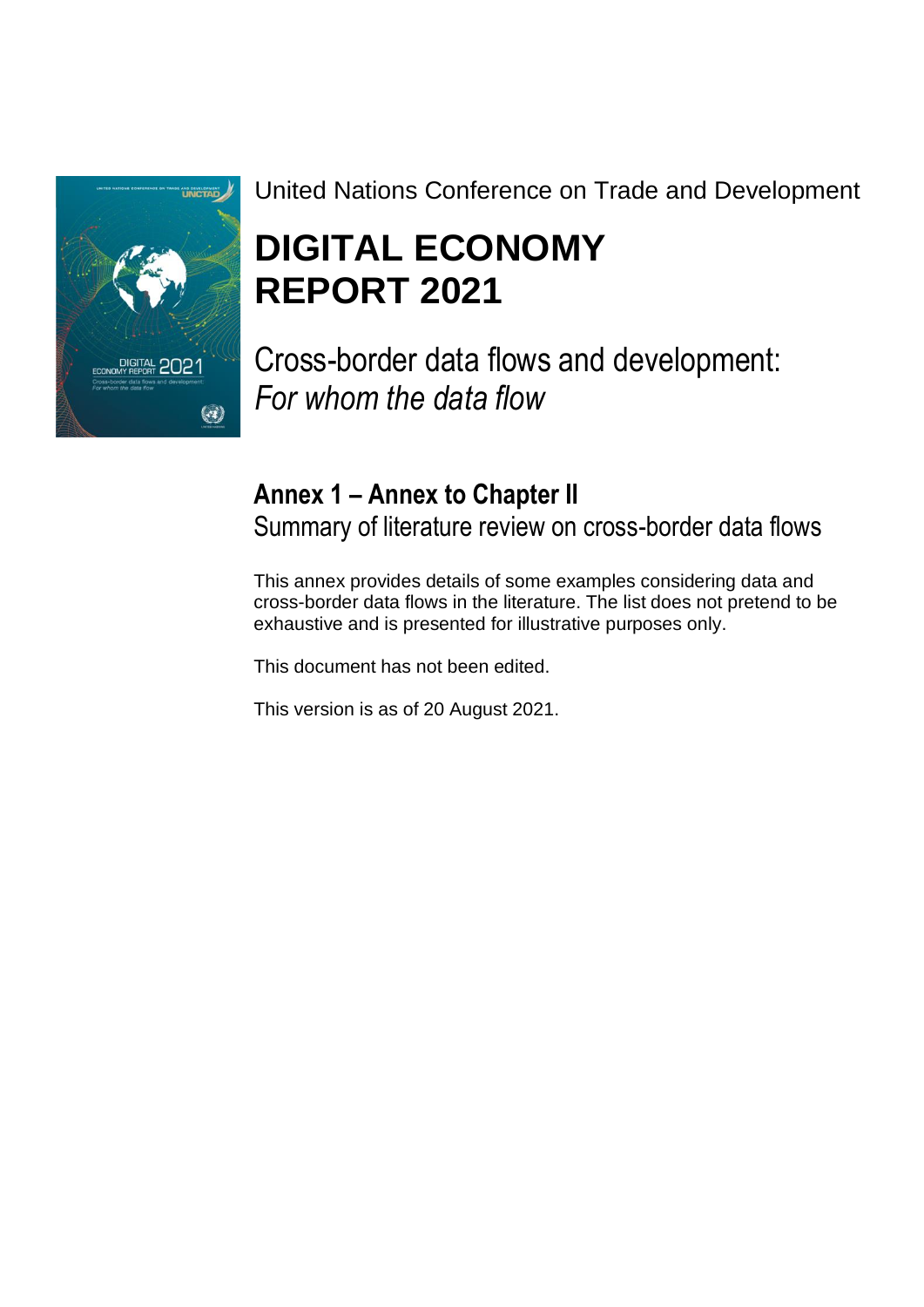## Digital Economy Report 2021

Annex to Chapter II: Summary of literature review on cross-border data flows (CBDF)

| Group             | Title                                                                                                                                      | Author(s)                         | Institution                                                                                                                                            | Definition/Explanation CBDF Statistics                                                                                                                                                                                            |                                                                                                                                                                         | Types of data                                                                                                                       | Position wrt. CBDF Kind of analysis                                                                                |                                                                                                                                                                                                                                                                                                   |                                                                                                                | Broad/narrow approach? Development perspective?                                                                                                                                                                                                                                                                                                                                                                                                      | Benefits of considered position Drawbacks of position Other major messages Possible policy implications                                                                                                                                                |                                                                                                                                                                                                                                                                                           |                                                   |                                                                                        |
|-------------------|--------------------------------------------------------------------------------------------------------------------------------------------|-----------------------------------|--------------------------------------------------------------------------------------------------------------------------------------------------------|-----------------------------------------------------------------------------------------------------------------------------------------------------------------------------------------------------------------------------------|-------------------------------------------------------------------------------------------------------------------------------------------------------------------------|-------------------------------------------------------------------------------------------------------------------------------------|--------------------------------------------------------------------------------------------------------------------|---------------------------------------------------------------------------------------------------------------------------------------------------------------------------------------------------------------------------------------------------------------------------------------------------|----------------------------------------------------------------------------------------------------------------|------------------------------------------------------------------------------------------------------------------------------------------------------------------------------------------------------------------------------------------------------------------------------------------------------------------------------------------------------------------------------------------------------------------------------------------------------|--------------------------------------------------------------------------------------------------------------------------------------------------------------------------------------------------------------------------------------------------------|-------------------------------------------------------------------------------------------------------------------------------------------------------------------------------------------------------------------------------------------------------------------------------------------|---------------------------------------------------|----------------------------------------------------------------------------------------|
|                   | Why the US and EU<br>are failing to set                                                                                                    | Aaronson                          |                                                                                                                                                        |                                                                                                                                                                                                                                   |                                                                                                                                                                         | Information, partially                                                                                                              |                                                                                                                    | Call for open data flows, education, security,                                                                                                                                                                                                                                                    | Relatively broad: trade,                                                                                       |                                                                                                                                                                                                                                                                                                                                                                                                                                                      | Call for interoperability and One                                                                                                                                                                                                                      | Suggests trade route as                                                                                                                                                                                                                                                                   |                                                   | Developing shared policy<br>principles to ensure Internet<br>remains interoperable and |
|                   | Academia information free<br>Data Is Different:<br>Why the World Needs<br>New Approach to                                                  | (2014)                            | <b>GWU</b>                                                                                                                                             | None<br>"Data flows move across<br>borders when individuals.<br>companies or governments<br>authorize data to be transferred<br>from one country (the source of<br>data) to another country where<br>the data may be processed or | None                                                                                                                                                                    | trade                                                                                                                               | Free flow                                                                                                          | with good governance                                                                                                                                                                                                                                                                              | governance aspects                                                                                             | No                                                                                                                                                                                                                                                                                                                                                                                                                                                   | <b>Global Internet</b>                                                                                                                                                                                                                                 | best negotiation option                                                                                                                                                                                                                                                                   | Interoperability of data                          | whole                                                                                  |
| Academia          | Governing<br>Cross-border Data<br>Flows                                                                                                    | Aaronson<br>(2018)                | <b>GWO/CIGI</b>                                                                                                                                        | used" (intro); good figure on<br>CBDF's differences from other<br>goods/services                                                                                                                                                  | None                                                                                                                                                                    | Personal data; public<br>data; trade data                                                                                           | Free flow, with rules argument                                                                                     | Relatively balanced                                                                                                                                                                                                                                                                               | Focus on data as an<br>economic resource                                                                       | Particularly challenging for developing<br>countries as a lot of<br>norms/rules/regulations still missing                                                                                                                                                                                                                                                                                                                                            | 5 step plan to help policy makers<br>govern CBDF                                                                                                                                                                                                       | Closly focussed on rules harmonization on the<br>linked to trade                                                                                                                                                                                                                          | approaches rather than<br>international level     | Five Step Plan                                                                         |
|                   | Data Protection and<br>Digital Trade in the<br>Wake of the NSA                                                                             | Aaronson &<br>Maxim               |                                                                                                                                                        |                                                                                                                                                                                                                                   |                                                                                                                                                                         | Trade data; personal                                                                                                                |                                                                                                                    | Status quo of data<br>protection perspectives in                                                                                                                                                                                                                                                  |                                                                                                                | Mentions how developing countries fall in system, without a voice for other                                                                                                                                                                                                                                                                                                                                                                          | Clearly shows how EU & US<br>agreeing would "settle" the                                                                                                                                                                                               |                                                                                                                                                                                                                                                                                           | Privacy protection more<br>at the forefront since |                                                                                        |
| Academia          | Revelations<br>Assessing<br>Digitalization and<br>Data Governance                                                                          | (2013)<br>Ademuyiwa<br>& Adeniran | <b>GWU</b>                                                                                                                                             | None                                                                                                                                                                                                                              | None                                                                                                                                                                    | data<br>Not clearly specified,<br>concerned with personal<br>data, competition,<br>taxation, antitrust,<br>partially trade related; | Free flow, with rules US & EU<br>Free flow with the<br>right regulatory/data<br>governance                         | Shows regulatory gaps in governance could build                                                                                                                                                                                                                                                   | Narrow: data protection<br>Narrow: how better data                                                             | line with either EU or US<br>Data governance issues that need to be to contribute better to the digital<br>addressed to help African countries build economy<br>their digital sectors, digitalise their<br>economies and become part of the data<br>value chains (antitrust, competition,                                                                                                                                                            | countries<br>-Identifies clear policy gaps that<br>need to be filled to allow countries<br>- Advocates for independent data - Unclear how to bridge<br>agencies that have legal, financial the capacity gap for data<br>and administrative autonomy to | agencies and policy                                                                                                                                                                                                                                                                       | NSA scandal                                       |                                                                                        |
| Think tank        | Issues in Africa<br><b>Against Digital</b>                                                                                                 | (2020)                            | <b>CIGI</b>                                                                                                                                            | None                                                                                                                                                                                                                              | None                                                                                                                                                                    | data governance                                                                                                                     | framework<br>Cautious towards<br>free flow as long as<br>only a handful of<br>firms in select<br>countries benefit | African countries<br>Analysis of adverse<br>effects of current system<br>where data rules are<br>likely to be made in a<br>trade-context and in<br>favour of a few strong                                                                                                                         | better digital markets<br>Relatively narrow, although<br>touches upon aspects of<br>education, infrastructure, | taxation, data privacy and security, skills) safeguard data frameworks<br>- Concern around centralised ownership<br>of computing power, infrastructure and<br>software<br>- Donated proprietary software/hardware<br>may limit countries' abilities to develop<br>solutions they need, while firms can use<br>the data to monetise insights from their<br>donations<br>- Call for improved education/ capacity<br>in government; public procurement; | Points out dependencies of<br>developing countries on a few<br>developed-country firms and                                                                                                                                                             | makers<br>How developing<br>countries could build<br>their capacity and<br>finance own<br>infrastructure remains                                                                                                                                                                          |                                                   |                                                                                        |
|                   | Civil Society Colonialism<br>Economic impact of<br>data localization in<br>five selected African                                           | Avila (2020)                      |                                                                                                                                                        |                                                                                                                                                                                                                                   |                                                                                                                                                                         | Not specified                                                                                                                       | from the data                                                                                                      | players<br>Estimation of impact of<br>data localization on total<br>factor productivity/macro<br>indicators; presents legal<br>framework in 5 African<br>countries; relatively                                                                                                                    | global norms<br>Narrow focus: data<br>localisation increases                                                   | digital cooperation<br>- Impact of data localisation in the 5<br>African countries is sizably smaller than<br>for the EU<br>- Likely because of fewer links and<br>commercial relationships to other<br>countries<br>- Adverse effects of localisation in Africa<br>particularly high because unreliable<br>energy supply make data centres there                                                                                                    | possibilities to change this<br>Illustrates adverse impact of data                                                                                                                                                                                     | open<br>The estimation approach<br>is based on a lot of<br>assumptions (general<br>equilibrium model,<br>GTAP), putting different<br>weights on various<br>elements of the model<br>which may not be easily                                                                               |                                                   | Need for data protection laws<br>to distinguish between data                           |
| Academia          | countries<br>The Economic<br>Importance of Getting<br>Data Protection<br><b>Right: Protecting</b><br>Privacy, Transmitting<br>Data, Moving | Badran                            | Cairo University None<br>European Centre<br>for International<br><b>Political Economy</b><br>(ECIPE); written<br>for the US<br>Bauer et al. Chamber of |                                                                                                                                                                                                                                   | No                                                                                                                                                                      | No distinction                                                                                                                      | Free flow                                                                                                          | balanced analysis<br>Pro-free flow (written for<br>the US Chamber of<br>Commerce);<br>Simulation of the impact<br>of GDPR on goods &<br>services trade (pre-<br>GDPR introduction);<br>using GTAP 8 a<br>computable general<br>equilibrium model;<br>assess how firm-level<br>cost is impacted by | cost/reduces productivity<br>Narrow: focus on adverse                                                          | particularly costly                                                                                                                                                                                                                                                                                                                                                                                                                                  | localisation<br>Quantification of GDPR impact,                                                                                                                                                                                                         | qeneralisable<br>Free-trade focussed;<br>- Does not differentiate<br>based on different types<br>of data in the simulation<br>- Approximate<br>calculation for per<br>European household<br>impact: more relevant<br>might have been the<br>impact on the US as<br>being "locked out" and |                                                   | types                                                                                  |
|                   | Think tank Commerce<br>Tracing the Economic<br>Impact of Regulations<br>on the Free Flow of<br>Data and Data<br>Think tank Localization    | (2013)<br>Bauer et<br>(2016)      | Commerce<br>Centre for<br>International<br>Governance<br>Innovation and<br>Chatham House None                                                          | None                                                                                                                                                                                                                              | Creates a data<br>regulation index<br>using a sub-<br>indicator of the<br><b>OECD Product</b><br>Market<br>Regulation<br>augmented with<br>country specific<br>policies | No distinction<br>No distinction                                                                                                    | Free flow<br>Free flow                                                                                             | restrictions<br>Simulation using the<br>regulation index and data-<br>intensive downstream<br>industries on TFP; using<br>GTAP 8 (a computable<br>general equilibrium<br>model)                                                                                                                   | productivity effects<br><b>Broad</b>                                                                           | None                                                                                                                                                                                                                                                                                                                                                                                                                                                 | narrow focus on trade                                                                                                                                                                                                                                  | the impact there<br>Approximative: uses<br>OECD regulation info<br>with US info on data-<br>intensive industries to<br>indicate barriers in other<br>countries                                                                                                                            |                                                   |                                                                                        |
| Private<br>Sector | Grenzüberschreitend<br>e Datenflüsse und EU-<br>Handelsabkommen BDI (2017) Industrie                                                       |                                   | Federation of<br>German<br>Industries/<br>Bundesverband<br>der deutschen                                                                               | None                                                                                                                                                                                                                              | None                                                                                                                                                                    | Business/trade data                                                                                                                 | Free flow, while<br>maintaining the EU's<br>data protection<br>standards                                           | Position paper, no<br>analysis                                                                                                                                                                                                                                                                    | and trade                                                                                                      | Narrow focus on business None - implicitly: exporting GDPR<br>through FTAs                                                                                                                                                                                                                                                                                                                                                                           | Combines free flow with call for<br>data security                                                                                                                                                                                                      | Sees data limited in the<br>trade negotiation realm                                                                                                                                                                                                                                       |                                                   |                                                                                        |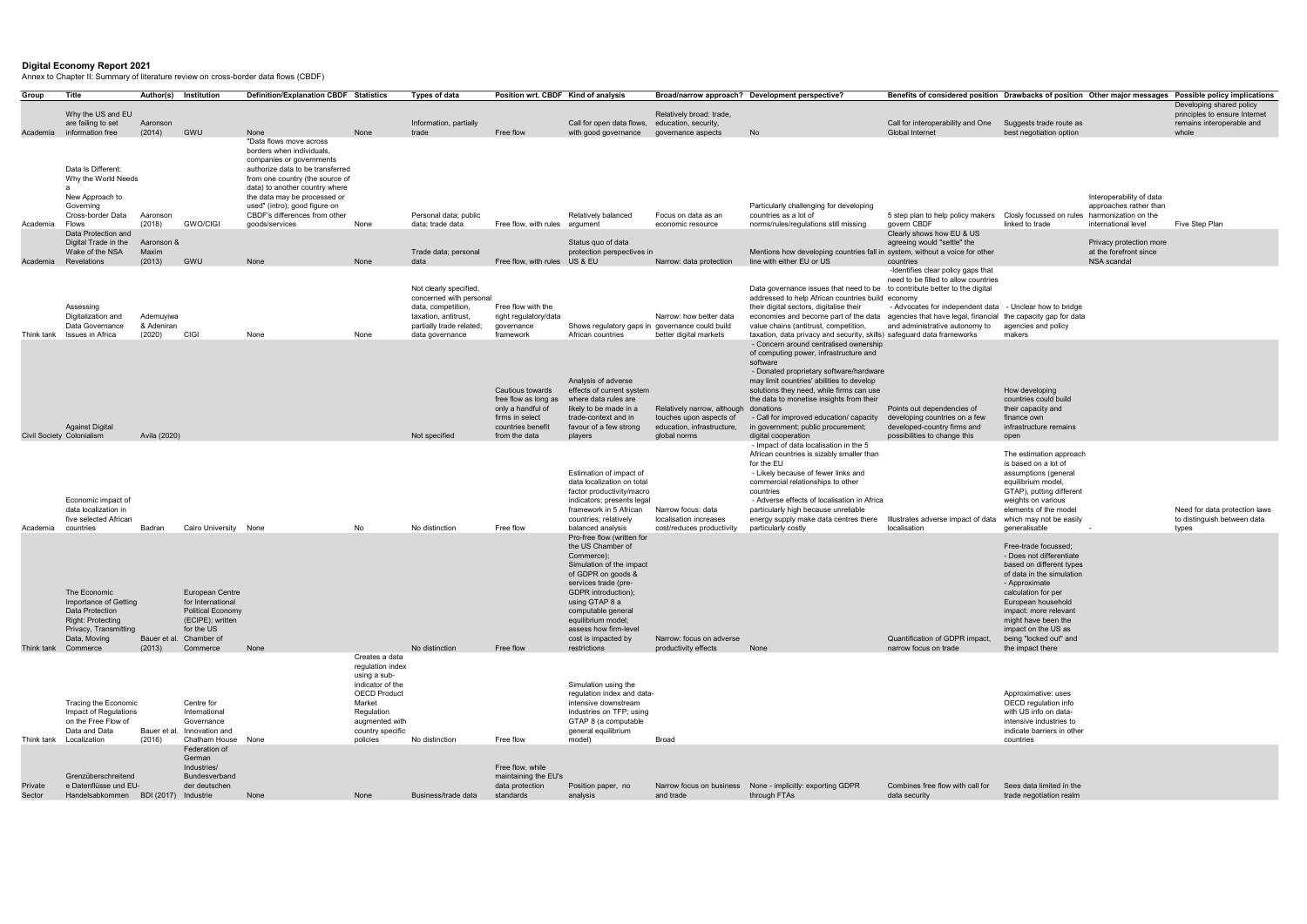| Private<br>Sector     | Cross-border Data<br>Flows                                                                                                                                                               |                                  | BSA - the<br>BSA (2020) Software Alliance future." (p.1)                                       | ""Cross-border data flows" refer<br>to the movement or transfer of<br>information between servers<br>across country borders. []<br>Data moving across borders is<br>critical for the services that<br>sustain global commerce,<br>improve health and safety,<br>promote social good, and<br>enable the technologies of the | None                                                                                          | Business and research business, health and of brief company<br>data                                                        | Free flow (for<br>new tech)                                           | No analysis, presentation                                                                                                             | examples/case studies Narrow focus on business None                            |                                                                                         | Straightforward in motivation by<br>business interests                                                                                                                                           | No analysis                                                                                                                                                                                  |                                                                                                                                                                                                                                                                      |                                                                                                |
|-----------------------|------------------------------------------------------------------------------------------------------------------------------------------------------------------------------------------|----------------------------------|------------------------------------------------------------------------------------------------|----------------------------------------------------------------------------------------------------------------------------------------------------------------------------------------------------------------------------------------------------------------------------------------------------------------------------|-----------------------------------------------------------------------------------------------|----------------------------------------------------------------------------------------------------------------------------|-----------------------------------------------------------------------|---------------------------------------------------------------------------------------------------------------------------------------|--------------------------------------------------------------------------------|-----------------------------------------------------------------------------------------|--------------------------------------------------------------------------------------------------------------------------------------------------------------------------------------------------|----------------------------------------------------------------------------------------------------------------------------------------------------------------------------------------------|----------------------------------------------------------------------------------------------------------------------------------------------------------------------------------------------------------------------------------------------------------------------|------------------------------------------------------------------------------------------------|
| Private<br>Sector     | The future of<br>transatlantic data<br>flows                                                                                                                                             |                                  | BSA - the<br>BSA (2020) Software Alliance None                                                 |                                                                                                                                                                                                                                                                                                                            | None                                                                                          | <b>Business data</b>                                                                                                       | Free flow, while<br>and security (left<br>vague)                      | Explanation document of<br>ensuring data privacy the Privacy Shield,<br>SCCs, BCRs after the<br><b>Schrems II Ruling</b>              | Narrow focus on business None                                                  |                                                                                         |                                                                                                                                                                                                  |                                                                                                                                                                                              | States that 70 % of firms<br>affected by removing the<br>Privacy Shield are small<br>or medium sized<br>enterprises                                                                                                                                                  |                                                                                                |
| Private<br>Sector     | The ascendancy of<br>international data<br>flows                                                                                                                                         | Bughin &<br>Lund (2017) McKinsey |                                                                                                | None: characterisation of<br>CBDFs (more global/faster;<br>more inclusive; changing global growth btw.<br>dynamics)                                                                                                                                                                                                        | model that finds<br>that data's<br>contribution to<br>global GDP<br>2005-15 nearly Trade data |                                                                                                                            | Free flow                                                             | Pro-business data<br>analysis                                                                                                         | Narrow: trade                                                                  | No                                                                                      |                                                                                                                                                                                                  | Assumes data flows are<br>more or less always<br>linked to trade in goods<br>and services (e-<br>commerce)                                                                                   |                                                                                                                                                                                                                                                                      |                                                                                                |
| Academia              | The World Trade<br>Organization as an<br>Actor in Global<br>Internet Governance                                                                                                          |                                  | Burri (2016) Uni Lucerne                                                                       | None                                                                                                                                                                                                                                                                                                                       | No                                                                                            | Digital trade (goods and but mostly legal<br>services)                                                                     | Towards free flow,<br>analysis                                        | Legal analysis of the role<br>of data governance<br>discussions in trade<br>negotiations                                              | Narrow focus on digital<br>trade aspects                                       | No                                                                                      | Trade negotiations are not the<br>place to settle various data issues:<br>too little Interest in the internet as<br>a common good                                                                |                                                                                                                                                                                              | Where there are specific<br>digital products clauses<br>in preferential trade<br>agreements, they can still<br>be easily overridden by<br>other parts of the<br>agreement (at least in<br>US-led ones)                                                               | Data governance is broader<br>than the trade arena                                             |
| International         | Organisatio Trade and Cross-                                                                                                                                                             | Casalini &<br>López<br>González  |                                                                                                | Define data, information.                                                                                                                                                                                                                                                                                                  |                                                                                               | Trade data; personal                                                                                                       |                                                                       | Presentation of regulation<br>landscape; relatively                                                                                   |                                                                                |                                                                                         | Neutral towards different<br>countries' approaches; more of a                                                                                                                                    |                                                                                                                                                                                              |                                                                                                                                                                                                                                                                      | Work towards interoperability<br>of different regulation systems<br>importance of trust in the |
|                       | <b>Border Data Flows</b><br>Cross-border data                                                                                                                                            | (2019)<br>Castro &               | OECD<br>Information<br>Technology and                                                          | knowledge                                                                                                                                                                                                                                                                                                                  | None                                                                                          | data; business data<br>Various industries (not<br>just trade-related);<br>personal/government<br>data with respect to      | Free flow<br>Free flow benefits all driving, remote<br>industries and | neutral<br>Industry focus: Case<br>studies (mining, planes,<br>diagnosis, research                                                    | Narrow: trade-focus                                                            | No                                                                                      | presentation                                                                                                                                                                                     | Advocates removing<br>barriers to CBDF<br>through US trade<br>agreements - dominant                                                                                                          | -IOs should track data-<br>restrictions to trade (all of<br>a sudden very trade<br>focussed) & advocate for<br>free data flow<br>-"Geneva Convention on<br>the Status of Data":<br>establish int. legal<br>standards for gov't<br>access to data and settle          | global system                                                                                  |
| Academia              | flows enable growth<br>Civil Society in all industries<br>Data nationalism                                                                                                               | McQuinn<br>(2015)<br>Lê (2015)   | Innovation<br>Foundation<br>California<br>Chander & International Law<br>Center, UC Davis None | None                                                                                                                                                                                                                                                                                                                       | Case study<br>focus<br>None                                                                   | existing data localisation innovation, not just<br>rules<br>Personal data                                                  | tech<br>Free flow                                                     | collaboration); literature<br>overview<br>Country case studies of<br>legislation/regulation on<br>data localisation                   | Narrow<br>Narrow                                                               | <b>No</b><br>No                                                                         | Comprehensive perspective on<br>disadvantages of limiting CBDF<br>Interesting arguments against<br>foreign surveillance as reason for<br>data localisation                                       | focus on trade<br>perspective                                                                                                                                                                | jurisdiction and<br>transparency questions<br>The more separate the<br>Internet becomes, the<br>more adverse effects on<br>trade and development &<br>more scope to limit<br>human rights and                                                                        | "censorship + data localization<br>= total control" (abstract)                                 |
| Academia              | The Digital Economy<br>for Economic<br>Development: Free<br>Flow of Data and<br>Supporting Policies: A<br>proposal by the T20<br>Task Force on Trade,<br>Investment and<br>Globalization | Chen et al.<br>(2019)            | T <sub>20</sub>                                                                                | None                                                                                                                                                                                                                                                                                                                       | None                                                                                          | <b>Broad</b>                                                                                                               | Free flow                                                             | Policy brief supporting<br>G20 "data free flow with<br>trust"                                                                         | <b>Broad</b>                                                                   | Developing countries participate in<br>communication tech area, so need right<br>policy | Split of 5 regulation areas to<br>discuss implications more<br>precisely (all of them are<br>supposed to address certain<br>market failures)                                                     | Little on catching up of<br>developing countries;<br>basic premise: free<br>markets should lead to<br>optimal outcomes                                                                       | democracy                                                                                                                                                                                                                                                            |                                                                                                |
|                       | <b>Economic Rents and</b><br>the Contours of<br>Conflict in the Data-<br>Think tank driven Economy                                                                                       | Ciuriak<br>(2020)                | <b>CIGI</b>                                                                                    | None: data definition: "It is the<br>essential and definitive capital<br>asset of this age." (p.6)                                                                                                                                                                                                                         | None                                                                                          | Data as a factor of<br>production                                                                                          | free flow                                                             | Historical analysis, how<br>data makes rent capture<br>Not explicit - towards different (importance of Narrow: data to capture<br>IP) | rents                                                                          | No                                                                                      | Shifting alliances, where US and<br>EU were aligned on IP protection<br>in the "knowledge-economy", they<br>are now rent collector and rent<br>payer -- > leading to EU taxation<br>and conflict | Not explicitly about<br>CBDF                                                                                                                                                                 | Situation is skewed<br>towards those who<br>capture most value (tech<br>industry; data-driven<br>economy; countries<br>where these are located)<br>conflict potential                                                                                                |                                                                                                |
| Civil Society regime? | Data in Legal Limbo:<br>Ownership,<br>sovereignty, or a<br>digital public goods                                                                                                          | Correa<br>(2020)                 | South Centre                                                                                   | Def. data: factual material upon<br>which information is built;                                                                                                                                                                                                                                                            |                                                                                               | Considers various types<br>of data, including<br>commercial, personal, data, less their<br>machine-generated data transfer | Not explicit - focus on                                               | Legal analysis of<br>ownership, sovereignty                                                                                           | Narrow: legal analysis of<br>data characteristics and<br>ownership definitions | Not explicit                                                                            | Describes legal dimensions of<br>data, how to define rights over<br>them                                                                                                                         | Describes different<br>approaches, but limited<br>direct policy impact                                                                                                                       |                                                                                                                                                                                                                                                                      |                                                                                                |
|                       | Cross-border data<br>flows: Where are the<br>barriers, and what do<br>Civil Society they cost?                                                                                           |                                  | Information<br>Technology and<br>Innovation<br>Cory (2017) Foundation                          | None                                                                                                                                                                                                                                                                                                                       | None (lit. review<br>of impact of<br>data localisation<br>on GDP<br>reduction)                | Trade data                                                                                                                 | Free flow                                                             | Literature review of<br>different aspects:<br>reasons for localisation,<br>cost of it (presents<br>several studies there)             | Narrow: Trump's trade-<br>policy                                               | No                                                                                      | Idea to build interoperability<br>between privacy systems                                                                                                                                        | US focussed:<br>Wants the US to use<br>trade negotiations to<br>impose free flow of data - on a framework to<br>questionable if there is<br>the expertise for data in<br>those negotiations? | "Geneva convention on<br>the status of data" to<br>establish international<br>legal standards for<br>government access to<br>data, to improve mutual<br>legal-assistance<br>processes, and to decide<br>manage questions on<br>data-related jurisdiction<br>issues." |                                                                                                |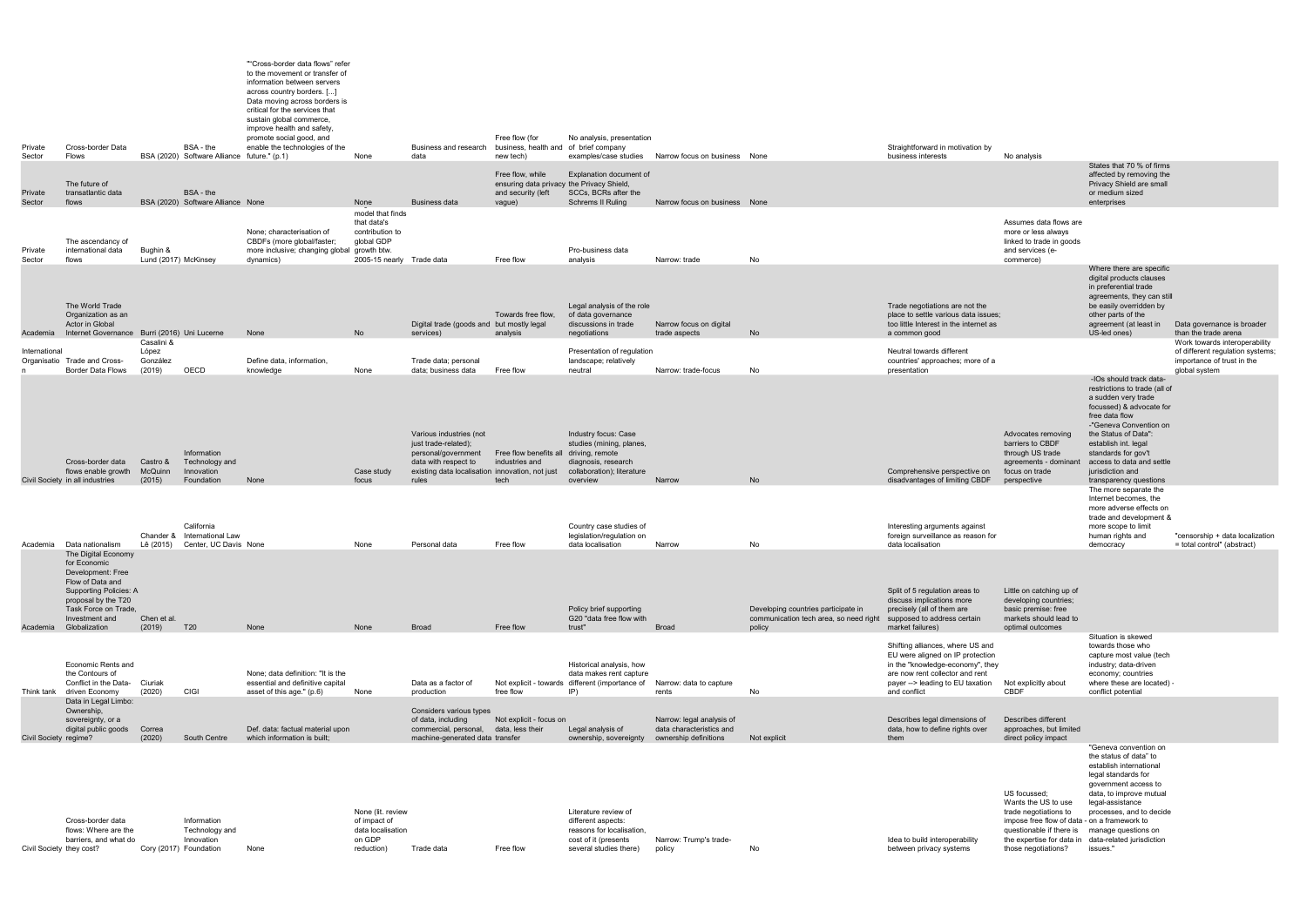| The False Appeal of             |                  |      |      |               |           |                            |                         |                                  |                                   |
|---------------------------------|------------------|------|------|---------------|-----------|----------------------------|-------------------------|----------------------------------|-----------------------------------|
| Data Nationalism:               |                  |      |      |               |           |                            |                         |                                  |                                   |
| Why the Value of                |                  |      |      |               |           |                            |                         |                                  | Positive approach: rather than    |
| Data Comes From                 |                  |      |      |               |           | Policy brief on how policy |                         |                                  | limiting CBDF, bridge the divides |
| How It's Used, Not              |                  |      |      |               |           | makers can support         |                         | Partially: innovation instead of | in infrastructure, value capture  |
| Civil Society Where It's Stored | Corv (2019) ITIP | None | None | Business data | Free flow | value capture              | Narrow: data innovation | localisation                     | abilities                         |
|                                 |                  |      |      |               |           |                            |                         |                                  |                                   |

Bridge digital divides: improve skills, improve collected data quality, improve infrastructure to support data innovation, focus on value capture from data rather data localisation

No suggestions on how to deal with a few leading firms harnessing most data and its value External validity of the case study re. development perspective: large share of English speaking labour force that made digital exports so viable;

Free flow of data would contribute to more local data centres as the industry grows - so the

|                   | Civil Society Sword? | Data Localisation<br>India's Double-Edged International CUTS                                                                               | CUTS<br>(2020)                            | International                                                                                                   | None | Simulation of<br>data restriction's<br>impact on<br>GDP/employme<br>nt                       | Digital trade data                                               | Free flow                                                                 | Estimation of impact if<br>India were to impose<br>data localisation                                                                                                                                    | Narrow: digital exports                                       | Yes: impact on India                                                                                                                                                                                | Case study of how data<br>localisation can hamper<br>development rather than further it                                                                                                                                                                                                                                                                                                                           | digital exports so viable; industry grows - so the<br>Little idea on how to<br>react when localisation<br>imposed in other<br>countries                                        | more jobs would be<br>created through<br>openness rather than<br>data restrictions                                                                                                                                                                                                              |                                                                                                                                         |
|-------------------|----------------------|--------------------------------------------------------------------------------------------------------------------------------------------|-------------------------------------------|-----------------------------------------------------------------------------------------------------------------|------|----------------------------------------------------------------------------------------------|------------------------------------------------------------------|---------------------------------------------------------------------------|---------------------------------------------------------------------------------------------------------------------------------------------------------------------------------------------------------|---------------------------------------------------------------|-----------------------------------------------------------------------------------------------------------------------------------------------------------------------------------------------------|-------------------------------------------------------------------------------------------------------------------------------------------------------------------------------------------------------------------------------------------------------------------------------------------------------------------------------------------------------------------------------------------------------------------|--------------------------------------------------------------------------------------------------------------------------------------------------------------------------------|-------------------------------------------------------------------------------------------------------------------------------------------------------------------------------------------------------------------------------------------------------------------------------------------------|-----------------------------------------------------------------------------------------------------------------------------------------|
|                   |                      | The Regulation of                                                                                                                          | Daza Jaller,                              |                                                                                                                 |      |                                                                                              |                                                                  |                                                                           | Relatively balanced:                                                                                                                                                                                    |                                                               |                                                                                                                                                                                                     |                                                                                                                                                                                                                                                                                                                                                                                                                   |                                                                                                                                                                                |                                                                                                                                                                                                                                                                                                 |                                                                                                                                         |
|                   |                      | International Digital Trade: Key<br>Organisatio Policies and                                                                               | Gaillard &<br>Molinuevo                   |                                                                                                                 |      |                                                                                              | Digital trade (goods and                                         |                                                                           | presents beneficial and<br>problematic regulations                                                                                                                                                      |                                                               |                                                                                                                                                                                                     | Acknowledges positive and                                                                                                                                                                                                                                                                                                                                                                                         |                                                                                                                                                                                |                                                                                                                                                                                                                                                                                                 | Trust building regulation                                                                                                               |
|                   |                      | International Trends                                                                                                                       | (2020)                                    | <b>World Bank</b>                                                                                               | None | None                                                                                         | services)                                                        | Free flow, with rules for digital trade                                   |                                                                                                                                                                                                         | Narrow: digital trade                                         | No                                                                                                                                                                                                  | negative aspects of regulation                                                                                                                                                                                                                                                                                                                                                                                    |                                                                                                                                                                                |                                                                                                                                                                                                                                                                                                 | required                                                                                                                                |
| Academia          |                      | Comparative<br>Advantage in Digital<br>Trade                                                                                               | Deardorff<br>(2017)                       | University of<br>Michigan                                                                                       |      |                                                                                              | Digital trade (goods and flow to reap gains<br>services)         | Not explicit; for free<br>from trade                                      | Discussion of different<br>types of digital trade and<br>whether Ricardo's<br>concept of comparative<br>advantage holds                                                                                 | Narrow: focus on<br>comparative advantage in<br>digital trade | None                                                                                                                                                                                                | - Illustrates how comparative<br>advantage still holds for some<br>trade aspects<br>- But also highlights that e.g.<br>cloud services are different,<br>because they pool factors of<br>production across countries to<br>create the optimal product<br>- Points out that for platforms<br>abundant factors of production<br>might matter less than market size<br>(network effects) and timing of<br>entry       |                                                                                                                                                                                |                                                                                                                                                                                                                                                                                                 |                                                                                                                                         |
|                   |                      |                                                                                                                                            |                                           |                                                                                                                 |      |                                                                                              |                                                                  |                                                                           |                                                                                                                                                                                                         |                                                               |                                                                                                                                                                                                     |                                                                                                                                                                                                                                                                                                                                                                                                                   | Policy ideas might not<br>work in developing                                                                                                                                   |                                                                                                                                                                                                                                                                                                 |                                                                                                                                         |
|                   |                      | Data Governance as<br>the Enabler of the                                                                                                   | Engels                                    | German<br><b>Economic Institute</b>                                                                             |      |                                                                                              |                                                                  |                                                                           | Data governance                                                                                                                                                                                         | Narrow: company-internal                                      |                                                                                                                                                                                                     |                                                                                                                                                                                                                                                                                                                                                                                                                   | countries: financial<br>incentives for firms to<br>introduce data                                                                                                              |                                                                                                                                                                                                                                                                                                 |                                                                                                                                         |
| Academia          |                      | Data Economy                                                                                                                               | (2019)                                    | (1W)                                                                                                            | None | None                                                                                         | <b>Business data</b>                                             | n/a                                                                       | advocacy                                                                                                                                                                                                | data governance                                               | <b>No</b>                                                                                                                                                                                           | How to turn data into an asset                                                                                                                                                                                                                                                                                                                                                                                    | governance<br>Limited set of countries                                                                                                                                         |                                                                                                                                                                                                                                                                                                 |                                                                                                                                         |
| Academia          |                      | Digital Innovation in<br>East Asia: Do<br><b>Restrictive Data</b><br><b>Policies Matter</b>                                                | Ferracane &<br>van der<br>Marel<br>(2020) | <b>World Bank</b>                                                                                               | None | <b>ECIPE's Digital</b><br><b>Trade Estimates</b><br>database (10<br>East Asian<br>countries) | Trade                                                            | Free flow                                                                 | Regression using the<br>regulation index and data-<br>intensive downstream<br>industries on firm-level<br>innovation (cross-<br>sectional data for each<br>year btw 2009 & 2018)<br>Trade/productivity: | Narrow                                                        | No                                                                                                                                                                                                  | More restrictions lead to less<br>innovation                                                                                                                                                                                                                                                                                                                                                                      | to analyse, would be<br>interesting to see<br>updated industry-data<br>intensity (pdated to more<br>recent year) in index<br>given the evolution of<br>data used in industries |                                                                                                                                                                                                                                                                                                 |                                                                                                                                         |
|                   |                      | Do data policy<br>restrictions impact the<br>productivity<br>performance of firms                                                          | Ferracane                                 | European Centre<br>for International<br><b>Political Economy</b><br>(ECIPE)<br><b>Universities</b><br>(Hamburg, |      | <b>ECIPE</b> database                                                                        |                                                                  |                                                                           | Regression using<br>regulation index and data-<br>intensive downstream<br>industries on TFP; using<br><b>Global Trade Analysis</b><br>Project (GTAP), a<br>computable general                           |                                                               |                                                                                                                                                                                                     | More restrictive measures have a                                                                                                                                                                                                                                                                                                                                                                                  |                                                                                                                                                                                | SMEs are driving the<br>result of neg. impact of<br>CBDF restrictions, not<br>big firms (interesting<br>finding: esp. for<br>developing countries<br>where there are more                                                                                                                       | Adverse impact on SMEs of                                                                                                               |
| Academia          |                      | and industries?                                                                                                                            |                                           | et al. (2020) Brussels, Leuven) None                                                                            |      | of data policies Trade                                                                       |                                                                  | Free flow                                                                 | equilibrium model                                                                                                                                                                                       | Narrow                                                        | No                                                                                                                                                                                                  | neg. impact on productivity                                                                                                                                                                                                                                                                                                                                                                                       |                                                                                                                                                                                | SME <sub>s</sub> )                                                                                                                                                                                                                                                                              | data restrictions<br>Call for governments to                                                                                            |
| Private<br>Sector |                      | Cross-Border Data<br>Transfers & Data<br>Localization                                                                                      | Alliance<br>(2020)                        | Global Data<br>Alliance<br>Global Data (Association of<br>businesses, linked<br>to BSA)                         | None | None                                                                                         | Business data                                                    | Free flow, while<br>ensuring data privacy<br>and security (left<br>vague) | Position paper                                                                                                                                                                                          | Narrow focus on business None                                 |                                                                                                                                                                                                     | Calls on governments to ensure<br>interoperability of privacy regimes amount" of data<br>to help CBDFs                                                                                                                                                                                                                                                                                                            | Leaves open what they<br>consider the "right<br>protection                                                                                                                     |                                                                                                                                                                                                                                                                                                 | develop a tool that would<br>bridge differences between<br>countries' privacy frameworks -<br>but leaves open how this could<br>be done |
| Private<br>Sector |                      | Cross-Border Data<br>Flows: Realising<br>benefits and<br>removing barriers                                                                 | <b>GSMA</b><br>(2018)                     | <b>GSMA</b>                                                                                                     | None | None                                                                                         | <b>Mostly business</b>                                           | Free flow, while<br>ensuring security and<br>some regulation              | Position paper                                                                                                                                                                                          | Narrow focus on impact on<br>telecom providers                | None                                                                                                                                                                                                | - Calls for businesses to be<br>involved in designing<br>localisation/restrictions to make it<br>as burdenless as<br>possible/multistakeholder element<br>- Preference for regional<br>regulation rather than national one<br>(plus interoperability with other<br>regional approaches)                                                                                                                           |                                                                                                                                                                                |                                                                                                                                                                                                                                                                                                 | Multi-stakeholder and regional<br>approach to data flow<br>regulation                                                                   |
|                   |                      |                                                                                                                                            |                                           |                                                                                                                 |      |                                                                                              |                                                                  |                                                                           |                                                                                                                                                                                                         |                                                               |                                                                                                                                                                                                     |                                                                                                                                                                                                                                                                                                                                                                                                                   |                                                                                                                                                                                |                                                                                                                                                                                                                                                                                                 |                                                                                                                                         |
| Private<br>Sector |                      | <b>Regional Privacy</b><br>Frameworks and<br>Cross-Border Data<br>Flows: How ASEAN<br>and APEC can<br>Protect Data and<br>Drive Innovation | <b>GSMA</b><br>(2018)                     | GSMA                                                                                                            | None | None                                                                                         | No distinction, but<br>somewhat from mobile<br>industry/business | by privacy<br>frameworks                                                  | Position paper/policy<br>Free flow supported paper suggesting steps<br>to take for a privacy<br>framework                                                                                               | Narrow focus on privacy<br>regimes and business               | Limited, but takes into account that a<br>roadmap to data protection and privacy<br>regulation depends on countries' level of BCRs<br>readiness (status quo analysis, defining<br>goals, execution) | Very pragmatic: suggests specific<br>steps how to align 2 data privacy<br>frameworks in Asia:<br>- technical: introduce APEC<br>CBPR measures into ASEAN's<br>framework OR MoUs for formal<br>equivalence<br>- political: include non-APEC<br>member countries<br>- cross-regional: data authorities<br>to agree on equivalency; introduce<br>Advocates for multistakeholder<br>discussions before implementation |                                                                                                                                                                                | Builds in part on<br>interviews with policy<br>makers which identify<br>concerns for building<br>privacy regimes:<br>- cost of implementation<br>(e.g. establishing data<br>authority)<br>- cost of skills/expertise<br>- lack of certified<br>accountability agents that<br>APEC CBPR requires |                                                                                                                                         |
|                   |                      |                                                                                                                                            |                                           |                                                                                                                 |      |                                                                                              | perspective                                                      |                                                                           |                                                                                                                                                                                                         |                                                               |                                                                                                                                                                                                     |                                                                                                                                                                                                                                                                                                                                                                                                                   |                                                                                                                                                                                |                                                                                                                                                                                                                                                                                                 |                                                                                                                                         |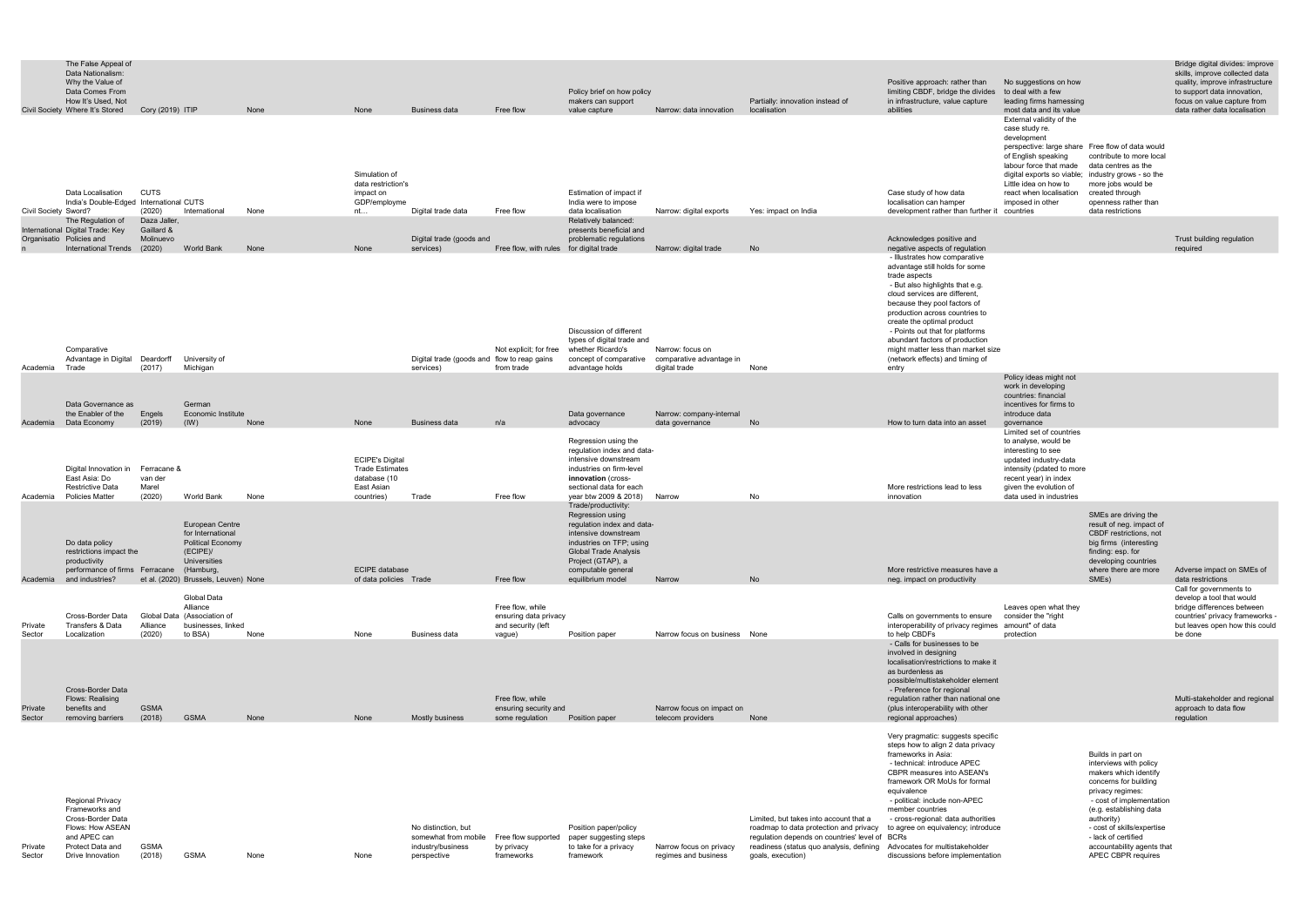|                       |                                                                                                                                |                                |                                                              |                                                                        |                                                                  |                                                                                       | Against free flow as<br>envisioned in WTO                                                                 | Analyses concerns over                                                                                                                                                  |                                                                                                                                    | Yes: current approach is extractive for<br>developing countries, they need<br>adequate policies;<br>past has shown that fostering<br>development often requires some level of specific data flow policies<br>protection/protectionist measures for a | - Calls for scope for country<br>- Warns of mission creep or WTO                                                                                                                          |                                                                                                                   |                                                                                                                             | Potential need for data                                                                                                |
|-----------------------|--------------------------------------------------------------------------------------------------------------------------------|--------------------------------|--------------------------------------------------------------|------------------------------------------------------------------------|------------------------------------------------------------------|---------------------------------------------------------------------------------------|-----------------------------------------------------------------------------------------------------------|-------------------------------------------------------------------------------------------------------------------------------------------------------------------------|------------------------------------------------------------------------------------------------------------------------------------|------------------------------------------------------------------------------------------------------------------------------------------------------------------------------------------------------------------------------------------------------|-------------------------------------------------------------------------------------------------------------------------------------------------------------------------------------------|-------------------------------------------------------------------------------------------------------------------|-----------------------------------------------------------------------------------------------------------------------------|------------------------------------------------------------------------------------------------------------------------|
|                       | The grand myth of<br>cross-border data<br>Civil Society flows in trade deals                                                   | Gurumurthy                     | et al. (2017) IT for Change                                  |                                                                        |                                                                  | Personal data (in<br>connection with data<br>localisation), fairly broad ownership    | negotiations; need<br>for improved data                                                                   | data flow regulation in<br>trade deals from a<br>development perspective context                                                                                        | Narrow: data in trade deal                                                                                                         | while:<br>- economic value of data needs to be<br>localised                                                                                                                                                                                          | regulation;<br>- Points out concerns for<br>developing countries                                                                                                                          | Vaque on precise<br>actions to take                                                                               |                                                                                                                             | localisation to grow domestic<br>industries and harness<br>potential of data                                           |
|                       | Handelsrecht - freie<br>Fahrt auf der<br>Civil Society Datenautobahn?                                                          | Hilbig<br>(2018)               | Brot für die Welt None                                       |                                                                        | None                                                             | Business data                                                                         | Against free flow as<br>envisioned in WTO<br>negotiations; need<br>for improved data<br>ownership         | Position paper                                                                                                                                                          | Narrow focus on adverse<br>on developing countries                                                                                 | Yes, but assumes developing countries<br>impact of trade negotiations are overall just going to be taken<br>advantage of                                                                                                                             | Points out that data sovereignty<br>will gain in importance in<br>development cooperation                                                                                                 | Does not follow up on<br>the thought how data<br>sovereignty in<br>development<br>cooperation should be<br>shaped |                                                                                                                             |                                                                                                                        |
|                       | Why should data flow                                                                                                           |                                | Association for<br>Proper Internet<br>Governance -           |                                                                        |                                                                  | Personal, data in                                                                     | to increase income<br>inequality; free flow<br>only if there is a<br>proper means of                      | Free data flows likely Analysis of whether data<br>can be compared to<br>commodities, and<br>analysis of arguments on<br>why data should flow free Narrow: focus on WTO |                                                                                                                                    | Implicit: free flow is likely to increase<br>income inequality and can limit right to                                                                                                                                                                | Cautions against regulating data<br>through trade negotiations, limiting<br>countries' scope for national                                                                                 |                                                                                                                   |                                                                                                                             |                                                                                                                        |
| Civil Society freely? |                                                                                                                                | Hill (2018) APIG               |                                                              |                                                                        |                                                                  | context of the WTO                                                                    | remuneration                                                                                              | - finds them not sufficient context                                                                                                                                     |                                                                                                                                    | privacy                                                                                                                                                                                                                                              | measures                                                                                                                                                                                  |                                                                                                                   |                                                                                                                             | Calls for policies to ensure                                                                                           |
|                       | The Data Revolution:<br>Capturing the Digital Hinrich<br>Trade Opportunity at Foundation Hinrich<br>Think tank Home and Abroad | (2019)                         | Foundation                                                   |                                                                        |                                                                  | Digital trade (goods and Free flow, rules for<br>services)                            | interoperability                                                                                          | Country case studies                                                                                                                                                    | Narrow: focus on digital<br>trade aspects                                                                                          | Focus on Asia-Pacific and noting<br>heterogeneity in making use digital trade; participation in digital trade across implementable ideas to<br>not too much development perspective                                                                  | Points out heterogeneity of<br>the region                                                                                                                                                 | Relatively high-level;<br>limited immediately<br>benefit from CBDFs                                               |                                                                                                                             | open data flows and<br>interoperability, build flexibility<br>into copyright regulations,<br>minimise border frictions |
|                       | We Need to Talk<br>About Data: Framing<br>the Debate Around<br>the Free Flow of Data I&JPN                                     |                                | Internet &<br><b>Jurisdiction Policy</b>                     |                                                                        |                                                                  | Data in general -<br>pointing out the                                                 | flow and data                                                                                             | Not explicit: wants to Discussion of two main<br>balance between free positions in the data<br>debate: free flow and                                                    | Relatively broad: points out<br>that different groups need a<br>common<br>vocabulary/definitions to be<br>able to debate issues at | Points out that developing countries still                                                                                                                                                                                                           | - Call for defining concepts better<br>to make discussion easier<br>- Call for multistakeholder<br>approach to discuss data                                                               |                                                                                                                   |                                                                                                                             |                                                                                                                        |
|                       | Civil Society and Data Sovereignty (2021)                                                                                      |                                | Network                                                      |                                                                        |                                                                  | multidimensionality                                                                   | sovereignty camp                                                                                          | data sovereignty                                                                                                                                                        | stake                                                                                                                              | lagging behind<br>- Proposed rules at the WTO are too                                                                                                                                                                                                | qovernance                                                                                                                                                                                |                                                                                                                   |                                                                                                                             |                                                                                                                        |
|                       |                                                                                                                                |                                |                                                              |                                                                        |                                                                  |                                                                                       | Critical towards free<br>flow, as long as it<br>cannot be ensured<br>that developing<br>countries benefit |                                                                                                                                                                         |                                                                                                                                    | inflexible for developing countries to<br>have policy space to develop their<br>(digital) economy<br>- Calls for stronger rules and policies<br>within countries first to bridge digital                                                             | Strongly puts forward the concept<br>of data as a public good that<br>should benefit communities and                                                                                      |                                                                                                                   |                                                                                                                             |                                                                                                                        |
|                       | Civil Society Digital Trade Rules                                                                                              | James<br>(2020)                | Rosa-Luxemburg-<br>Stiftung                                  |                                                                        |                                                                  | Trade related                                                                         |                                                                                                           | within their countries of existing positions                                                                                                                            | from data generated  Position paper, summary  Narrow: focus on trade and<br>the impact of big tech                                 | divides, infrastructure gaps and legal<br>protection<br>- Privacy is a privilege that everyone                                                                                                                                                       | countries (incl. in improving public<br>services)                                                                                                                                         |                                                                                                                   |                                                                                                                             |                                                                                                                        |
|                       | Cross border data<br>flows, privacy, &<br>Civil Society global inequality                                                      | Kilic & Avila<br>(2019?)       | <b>Public Citizen</b>                                        |                                                                        |                                                                  | Personal data                                                                         | Free flow with<br>appropriate privacy<br>protection<br>everywhere                                         | Call for action                                                                                                                                                         | Narrow: data privacy                                                                                                               | should enjoy;<br>- Without it and no rules on taxation of<br>big tech, privacy and income gaps will<br>grow and developing countries will<br>remain consumers rather than producers laws                                                             | Emphasis on importance of<br>privacy and consumer protection                                                                                                                              |                                                                                                                   |                                                                                                                             | Need for privacy and<br>consumer protection                                                                            |
|                       | Data Governance in                                                                                                             |                                |                                                              | None; define information as<br>refined/processed data; data as         |                                                                  |                                                                                       |                                                                                                           |                                                                                                                                                                         |                                                                                                                                    |                                                                                                                                                                                                                                                      |                                                                                                                                                                                           |                                                                                                                   |                                                                                                                             |                                                                                                                        |
| Academia              | der<br>wissenschaftlichen<br>Literatur<br>Regulation of                                                                        | er (2019)                      | Krotova & Institut der<br>Eppelsheim deutschen<br>Wirtschaft | describing the<br>characteristics/properties of<br>events and objects  | None                                                             | Data governance<br>publications                                                       |                                                                                                           | Text mining cluster<br>analysis on data<br>governance themes                                                                                                            |                                                                                                                                    | No.                                                                                                                                                                                                                                                  | Cluster graph is interesting (esp.<br>cluster 6)                                                                                                                                          | Source papers not listed                                                                                          |                                                                                                                             |                                                                                                                        |
|                       | <b>Transborder Data</b><br>Flows under Data<br>International Protection and<br>Organisatio Privacy Law: Past,                  | Kuner                          |                                                              |                                                                        |                                                                  | Data in connection with Free flow, ideally with privacy and data<br>data protection & | a global solution                                                                                         | Review of existing<br>protection                                                                                                                                        | Narrow: focus on privacy                                                                                                           | Limited: developing countries are<br>mentioned, but for None is their<br>regulation presented in detail, only                                                                                                                                        | - Shows in depth the evolution of<br>the regulation over time and<br>across the world<br>- Presents differences between                                                                   | Focus on one type of<br>data concern and its                                                                      |                                                                                                                             | Favours a global solution to<br>reduce hurdles in data flows as<br>much as possible, although not                      |
|                       | Present and Future                                                                                                             | (2011)                         | OECD                                                         |                                                                        |                                                                  | privacy laws/regulation regulating it                                                 |                                                                                                           | laws/regulations<br>Premise: free flow of data<br>is good, but weighs well<br>whether it should obtain<br>similar rights to freedom                                     | aspects                                                                                                                            | tendency clubbed together                                                                                                                                                                                                                            | different approaches                                                                                                                                                                      | regulation                                                                                                        | Free flow of data is a too<br>"immature freedom" - still<br>needs to settle                                                 | optimistic that this will happen                                                                                       |
| agency                | Data flows – a fifth<br>Government freedom for the<br>internal market?                                                         | Linden &<br>Dahlberg<br>(2016) | m                                                            | Kommerskollegiu implicit: business data<br>transferred between markets |                                                                  | Business data                                                                         | Free flow, with rules secondary                                                                           | movement/good/services<br>/capital - how personal<br>freedom is a primary right Somewhat broad:<br>vs. data regulations                                                 | business/trade vs personal<br>freedoms                                                                                             | No.                                                                                                                                                                                                                                                  | Interesting discussion of whether<br>data should be on equal footing<br>with freedom of movement of<br>goods/services/labour/capital                                                      | Very specific case/EU-<br>centric                                                                                 | fundamental issues and<br>better understanding of<br>data flows, rather than<br>moving into a phase of data/data flows/data | Better understanding of<br>administrating data flows governance is important                                           |
|                       |                                                                                                                                |                                |                                                              |                                                                        | Digitally<br>delivered<br>services from                          |                                                                                       |                                                                                                           |                                                                                                                                                                         | Narrow: focus on                                                                                                                   |                                                                                                                                                                                                                                                      | Rejects traditional options of<br>(trade) negotiations and regulatory perspective: Privacy<br>cooperation. Instead suggests<br>international cooperation similar to maintained - what are | From today's<br>Shield couldn't be                                                                                |                                                                                                                             |                                                                                                                        |
|                       | International Resolving the conflict Mattoo &<br>Organisatio between privacy and Meltzer<br>n; Academia digital trade          | (2018)                         | World<br>Bank/Brookings None                                 |                                                                        | developing<br>countries to EU<br>worth 50 billion<br>USD in 2015 | Trade/business data Free flow                                                         |                                                                                                           |                                                                                                                                                                         | maintaining digitally<br>delivered business services<br>of developing countries to<br>EU                                           | Yes                                                                                                                                                                                                                                                  | the Privacy Shield as an option<br>(was written in 2016, before the<br>European Court of Justice<br>invalidated it)                                                                       | the implications from<br>that? How can these<br>pathways be made<br>legally viable?                               | Free flow is vital for<br>developing countries'<br>economies                                                                | Interoperability should be the<br>goal not harmonisation                                                               |
|                       |                                                                                                                                |                                |                                                              |                                                                        |                                                                  |                                                                                       |                                                                                                           |                                                                                                                                                                         |                                                                                                                                    |                                                                                                                                                                                                                                                      |                                                                                                                                                                                           |                                                                                                                   |                                                                                                                             |                                                                                                                        |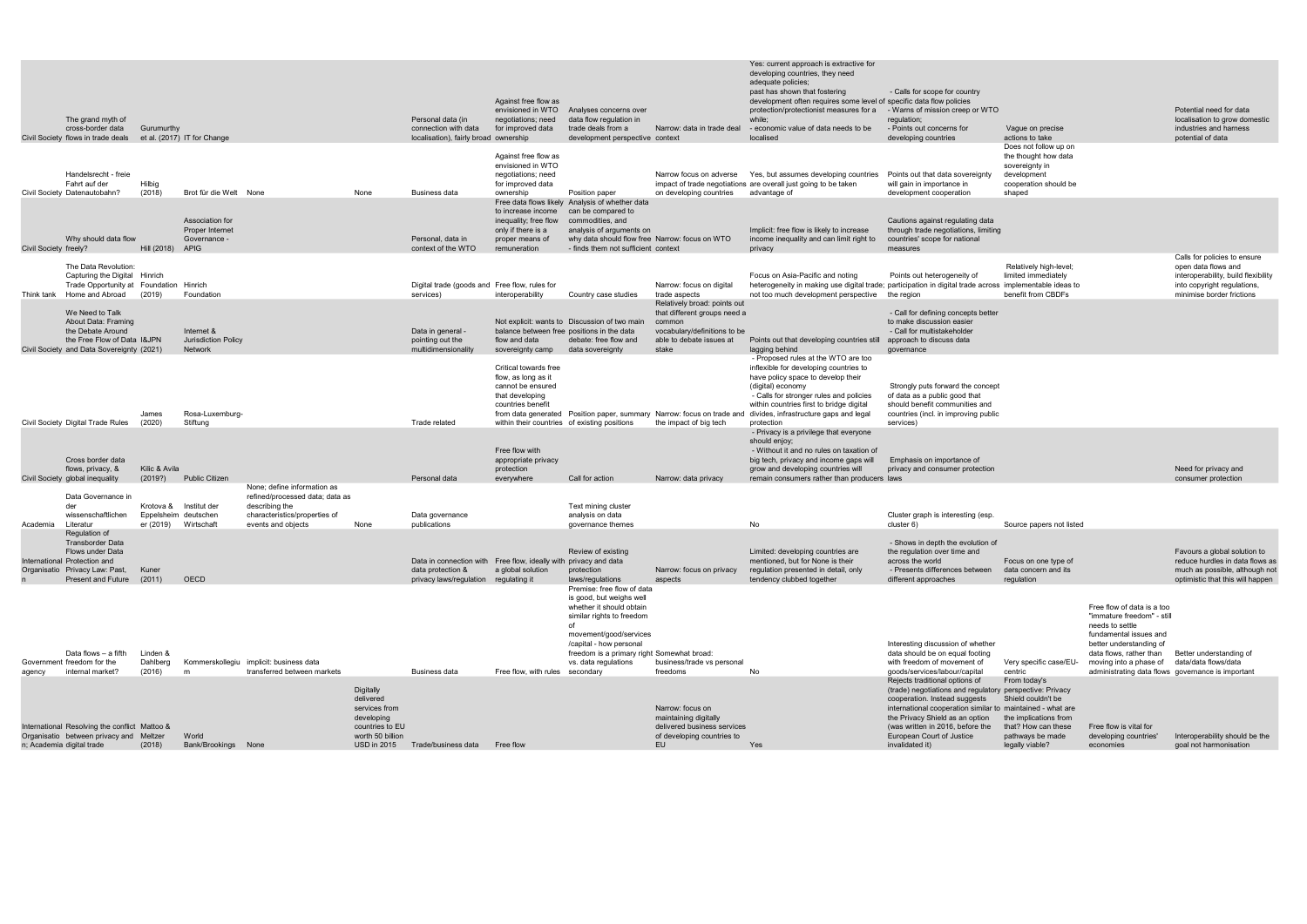data and cross-border data flows Paczos (2020) OECD observations that are quantified and stored in symbols" (p. 12) None Business data created from collected data infer value) and the challenges Narrow focus on business data None

|                   | Development<br>strategies for middle-<br>income countries in a<br>digital world -<br>International impacts from trade<br>Organisatio costs, data and<br>innovation policies | Mayer<br>(2020)     | <b>UNCTAD</b>                                                        |                                                                                                                                                                                                                               |                            | Data on consumer<br>preferences; data in<br>GVC context: data in<br>manufacturing<br>Consider<br>data/communications                                                                             | Free-flow for data<br>identifying<br>bottlenecks in<br>manufacturing and<br>similar; in favour of<br>data localisation for<br>data on consumer<br>preferences to<br>support local<br>industrial policy using<br>data for innovation<br>and serving new<br>market segments | Extension of economic<br>model                                                                                                                                                   |                                                                                                                                                                                                                              | Data localisation of data on consumer<br>preferences can have economic and<br>development rationale for developing<br>countries: using data insights they can<br>implement a data-driven industrial policy<br>which allows for manufacturing to<br>develop new products that serve new<br>internal market segments, e.g. middle<br>class                                                          | Presents coherent argument of<br>how data localisation measures<br>and data analysis capabilities<br>could help countries broaden their<br>industrial base and develop,<br>relying less on export-oriented<br>approaches                                                                                                                            | Data processing<br>capabilities need to be<br>extended, does not<br>address how                                                                                                                                                                                                                                                                                                             | Fostering data-driven industrial<br>policy requires capacity<br>building for data governance<br>and skills development |
|-------------------|-----------------------------------------------------------------------------------------------------------------------------------------------------------------------------|---------------------|----------------------------------------------------------------------|-------------------------------------------------------------------------------------------------------------------------------------------------------------------------------------------------------------------------------|----------------------------|--------------------------------------------------------------------------------------------------------------------------------------------------------------------------------------------------|---------------------------------------------------------------------------------------------------------------------------------------------------------------------------------------------------------------------------------------------------------------------------|----------------------------------------------------------------------------------------------------------------------------------------------------------------------------------|------------------------------------------------------------------------------------------------------------------------------------------------------------------------------------------------------------------------------|---------------------------------------------------------------------------------------------------------------------------------------------------------------------------------------------------------------------------------------------------------------------------------------------------------------------------------------------------------------------------------------------------|-----------------------------------------------------------------------------------------------------------------------------------------------------------------------------------------------------------------------------------------------------------------------------------------------------------------------------------------------------|---------------------------------------------------------------------------------------------------------------------------------------------------------------------------------------------------------------------------------------------------------------------------------------------------------------------------------------------------------------------------------------------|------------------------------------------------------------------------------------------------------------------------|
| Private<br>Sector | Global flows in a<br>digital age: How<br>trade, finance,<br>people, and data<br>connect the world<br>economy                                                                | McKinsey<br>(2014)  | McKinsey                                                             | Yes, but looks at "cross-border"<br>data and communication flows"<br>mostly (synonymous with online<br>bandwidth, Internet penetration, Cross-border<br>calls and in some sections<br>patents and academic co-<br>authorship) | times between<br>2005-2012 | and financial flows two<br>separate things; plus<br>"emerging digital flows"<br>(e-commerce, online<br>work platforms,<br>Internet grew 18- remittances and<br>payments, and other<br>microdata) | Free flow                                                                                                                                                                                                                                                                 | good" idea                                                                                                                                                                       | Driven by "free flows are Somewhat narrow: trade-<br>related                                                                                                                                                                 | Not really, mentions emerging countries Attempt of quantifying cross-<br>and their potential but somewhat abstract border flows and their value                                                                                                                                                                                                                                                   |                                                                                                                                                                                                                                                                                                                                                     | Data sources for data<br>amounts proprietary, so<br>not easily reproducible                                                                                                                                                                                                                                                                                                                 |                                                                                                                        |
|                   | The Case for a Mostly & Castro<br>Civil Society Open Internet                                                                                                               | (2019)              | Information<br>McLaughlin Technology and<br>Innovation<br>Foundation | None                                                                                                                                                                                                                          | No                         | Not clearly specified,<br>broad discussion of<br>Internet openness                                                                                                                               | Free flow, but with<br>common technical<br>standards                                                                                                                                                                                                                      | In line with the title -<br>driven by the "mostly<br>openness" idea                                                                                                              | Broad: looks at technical,<br>commercial, government<br>threats to openness; value<br>of openness: GDP, trade in<br>services, productivity,<br>employment, innovation;<br>cost of reducing openness interesting case studies | Not specifically, mentions developing<br>countries where there is data or                                                                                                                                                                                                                                                                                                                         | Policy making should stop at<br>nation's border, not impact other<br>countries                                                                                                                                                                                                                                                                      | How does the idea of<br>legislating only within<br>boundaries work in<br>practice?                                                                                                                                                                                                                                                                                                          | Interoperability of standards                                                                                          |
|                   | The Court of Justice<br>of the European<br>Union in Schrems II:<br>The impact of GDPR<br>on data flows and<br>Academia national security                                    | Meltzer<br>(2020)   | <b>Brookings</b>                                                     | None                                                                                                                                                                                                                          | No                         | Personal data                                                                                                                                                                                    | Free flow - or<br>questioning<br>adequacy<br>requirements                                                                                                                                                                                                                 | Driven by free flow idea;<br>the EU-US Privacy Shield US in particular                                                                                                           | Reaction to scrapping of Narrow: GDPR's impact on                                                                                                                                                                            | <b>No</b>                                                                                                                                                                                                                                                                                                                                                                                         | Points out different standards of<br>"adequacy reasoning" of the EU<br>Commission and the Court of<br>Justice and tensions arising there: adequate and not only<br>Commission's view more holistic<br>of also considering impact of<br>immediate stop of data flows -<br>Court only looks at national<br>security agency accessing<br>personal data | "If the US is still not<br>adequate, then it must<br>be the case that other<br>countries, including<br>China will never be<br>that, but it is hard to see<br>how any Chinese<br>Adverse impact of<br>privacy shield failure and<br>company collecting EU<br>personal data can<br>adequacy requirements<br>transfer it back to China that are too taxing on<br>consistently with GDPR." SMEs |                                                                                                                        |
| Private<br>Sector | Cross-border data<br>flows - Policy<br>recommendations                                                                                                                      | Microsoft<br>(2017) | Microsoft                                                            | None                                                                                                                                                                                                                          | None                       | Primarily business data Free flow                                                                                                                                                                |                                                                                                                                                                                                                                                                           | Policy recommendations infrastructure                                                                                                                                            | Narrow: focus on<br>supporting cloud                                                                                                                                                                                         | Implicit: restrictions on CBDFs create<br>relatively large compliance costs for<br>small businesses - hinder innovation                                                                                                                                                                                                                                                                           | Advocates for avoiding excessive<br>barriers and interoperability of<br>rules                                                                                                                                                                                                                                                                       | Focused very much on<br>trade policies (WTO,<br>encouraging e-<br>commerce)                                                                                                                                                                                                                                                                                                                 |                                                                                                                        |
| Private<br>Sector | A Cloud for Global<br>Good: A policy road<br>map for a trusted.<br>responsible and<br>inclusive cloud - The Microsoft<br>2018 Update                                        | (2018)              | Microsoft                                                            | None                                                                                                                                                                                                                          | None                       | Primarily business data Free flow                                                                                                                                                                |                                                                                                                                                                                                                                                                           | Policy recommendations computing                                                                                                                                                 | Narrow: focus on cloud                                                                                                                                                                                                       | Implicit: want to help address the<br>challenges the world faces currently<br>(inequality, poverty, security threats)                                                                                                                                                                                                                                                                             | - Advocates for multi-stakeholder<br>approach for policy development<br>(gov't, business, citizens)<br>- Interoperability between national<br>regulations<br>- Geneva Digital Convention to Putting it all into practice<br>ensure cybersecurity, international would require a lot of<br>peace and economic prosperity                             | capacity in government                                                                                                                                                                                                                                                                                                                                                                      |                                                                                                                        |
| Academia          | <b>Regulating Cross-</b><br>Border Data Flows in<br>a Data-Driven World: Mitchell and University/Nationa<br>How WTO Law Can<br>Contribute                                   | Mishra<br>(2019)    | Monash<br>I University of<br>Singapore                               |                                                                                                                                                                                                                               |                            | Trade-related data                                                                                                                                                                               | privacy                                                                                                                                                                                                                                                                   | Free flow, with rules Legal analysis of status<br>on consumer rights, quo (predominantly WTO<br>trust, cybercrime and law) and proposes a new Narrow: trade-related<br>framework | aspects and WTO                                                                                                                                                                                                              | - Proposes new WTO framework with<br>rules that allow for staggered<br>implementation such that developing<br>countries can develop capacity before<br>being bound by new obligations<br>- Considers "digital industrial policy"<br>argument: is not in favour of data<br>restrictions to build local digital<br>development as they might rather widen build capacity on regulation in<br>divide | - Builds on existing rules and laws<br>and offers suggestions on how to<br>bring them up-to-date, especially<br>suggests WTO should embrace<br>interactions with international and<br>multistakeholder institutions<br>- Oblige developed countries to<br>provide technical assistance to<br>developing countries                                   | Moves topics of<br>cybersecurity and data<br>privacy/protection<br>strongly into the trade<br>realm                                                                                                                                                                                                                                                                                         |                                                                                                                        |
|                   | Measuring the<br>International economic value of Nguyen and<br>Organisatio data and cross-border Paczos                                                                     |                     |                                                                      | CBDF definition: "ability to<br>transfer data internationally"<br>(p.24)<br>data definition: "unordered and<br>unprocessed<br>representation of any types of<br>observations that are quantified                              |                            |                                                                                                                                                                                                  | no value can be<br>created from                                                                                                                                                                                                                                           | Free flow - otherwise Descriptive analysis of<br>measuring CBDFs (to<br>infer value) and the                                                                                     | Narrow focus on business                                                                                                                                                                                                     |                                                                                                                                                                                                                                                                                                                                                                                                   |                                                                                                                                                                                                                                                                                                                                                     | Discussion not<br>specifically aimed at                                                                                                                                                                                                                                                                                                                                                     |                                                                                                                        |

n

| I |   |  |
|---|---|--|
|   |   |  |
|   | I |  |

CBDF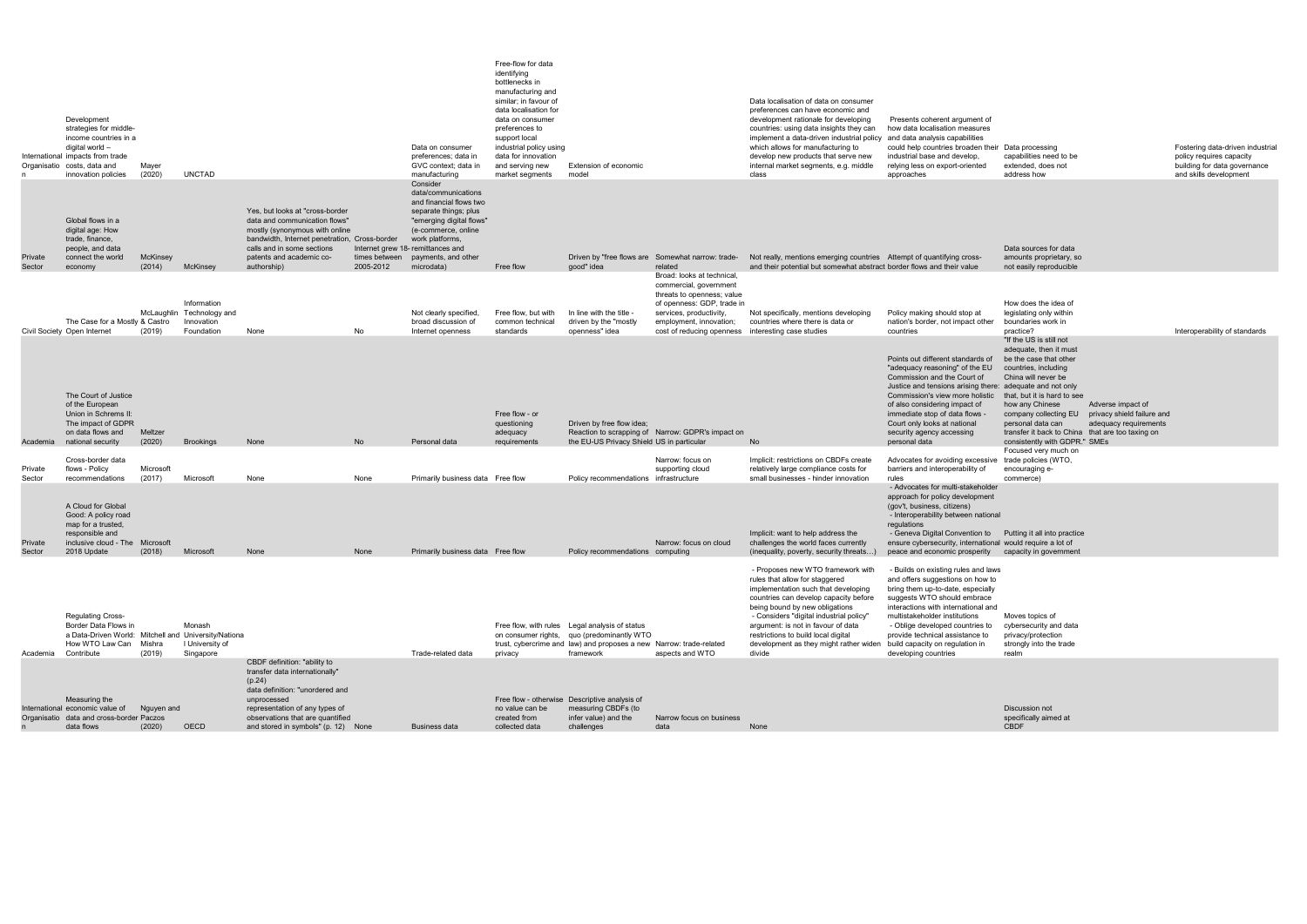- Upper limit estimation as not all services might

| agency                  | Digital Economy and<br>Cross-Border Trade: Nicholson & Administration,<br>Government The Value of Digitally Noonan<br>Deliverable Services (2017)                        |                                     | Economics and<br>Statistics<br>U.S. Department<br>of Commerce          | "Data flows can be measured<br>in bytes of digital traffic per<br>second, hour, year, or any other<br>amount of time. Data flows can<br>also be categorized in different Digitally-enabled<br>ways—for example, by the<br>commercial characteristics of<br>the contents" - "Data cross<br>country borders in a variety of<br>ways. They are constantly<br>flowing from the United States<br>to other countries, and vice<br>versa. | trade in<br>services; from<br>federal<br>economic<br>statistics of the<br>Bureau of<br>Economic                                                                                                                           | Analysis (BEA) Trade in services                                                                                                                                                                                                                                                                            | Free flow                                                                                             | Estimation of upper limit<br>of digitally-enabled<br>services in US imports<br>and exports                                                                 | Narrow: focus on trade in<br>services and their monetary<br>value                                                                       | None                                                                                                                                                                                                                                                                                                                                                                                      | Estimation of the importance of<br>data flows for the US and putting<br>numbers to it<br>- Lists policy areas that support                                                                                                                                                                                                                                                                                       | as not all scrvices inlight<br>actually be digitally-<br>driven<br>- Nevertheless<br>underestimates CBDFs<br>and their value as any<br>flow that does not come<br>with a monetary<br>transaction is not<br>covered here, as it is<br>based on Federal cross-<br>border trade statistics<br>(e.g. data flows to big<br>tech)                    |                                                                                                                                                                                                                                 |                                                                                                                                                                                                                                                                                                                                 |
|-------------------------|--------------------------------------------------------------------------------------------------------------------------------------------------------------------------|-------------------------------------|------------------------------------------------------------------------|------------------------------------------------------------------------------------------------------------------------------------------------------------------------------------------------------------------------------------------------------------------------------------------------------------------------------------------------------------------------------------------------------------------------------------|---------------------------------------------------------------------------------------------------------------------------------------------------------------------------------------------------------------------------|-------------------------------------------------------------------------------------------------------------------------------------------------------------------------------------------------------------------------------------------------------------------------------------------------------------|-------------------------------------------------------------------------------------------------------|------------------------------------------------------------------------------------------------------------------------------------------------------------|-----------------------------------------------------------------------------------------------------------------------------------------|-------------------------------------------------------------------------------------------------------------------------------------------------------------------------------------------------------------------------------------------------------------------------------------------------------------------------------------------------------------------------------------------|------------------------------------------------------------------------------------------------------------------------------------------------------------------------------------------------------------------------------------------------------------------------------------------------------------------------------------------------------------------------------------------------------------------|------------------------------------------------------------------------------------------------------------------------------------------------------------------------------------------------------------------------------------------------------------------------------------------------------------------------------------------------|---------------------------------------------------------------------------------------------------------------------------------------------------------------------------------------------------------------------------------|---------------------------------------------------------------------------------------------------------------------------------------------------------------------------------------------------------------------------------------------------------------------------------------------------------------------------------|
|                         | <b>Civil Society Letter</b><br>Against Digital Trade Our World<br>Rules in the World<br>Trade<br>Civil Society Organization (WTO)                                        | is not for<br>sale et al.<br>(2019) | Our World is not<br>for sale et al                                     |                                                                                                                                                                                                                                                                                                                                                                                                                                    |                                                                                                                                                                                                                           | Personal, social,<br>business data.<br>especially data collected favours<br>by big tech firms                                                                                                                                                                                                               | Against free flow that<br>multinationals                                                              | Position paper                                                                                                                                             |                                                                                                                                         | Proposed WTO rules would limit LDCs'<br>ability to use development approaches<br>others have used previously (e.g. infant<br>industry protection)                                                                                                                                                                                                                                         | growth and development which<br>WTO rules would side-line;<br>- Cautions implementing binding<br>rules for a sector of the economy<br>that is still evolving;<br>- Call against limiting countries'<br>scope for policy making                                                                                                                                                                                   |                                                                                                                                                                                                                                                                                                                                                |                                                                                                                                                                                                                                 |                                                                                                                                                                                                                                                                                                                                 |
|                         | Development and<br>free data flow rules<br>Civil Society are incompatible                                                                                                | Raghavan<br>(2018)                  | Third World<br>Network                                                 |                                                                                                                                                                                                                                                                                                                                                                                                                                    |                                                                                                                                                                                                                           | Not clearly specified, but society organisations<br>mentions data privacy<br>and data in the context<br>of the WTO                                                                                                                                                                                          | Echoes other civil<br>rules for all countries perspectives of a<br>to benefit<br>Free flow to promote | that there need to be Summary of different<br>discussion                                                                                                   | Narrow                                                                                                                                  | - Suggested rules favour developed<br>countries, disadvantaging MSMEs in<br>developing countries<br>- Need to bridge digital divide, improve<br>taxation and privacy before discussing<br>international trade regimes                                                                                                                                                                     |                                                                                                                                                                                                                                                                                                                                                                                                                  |                                                                                                                                                                                                                                                                                                                                                |                                                                                                                                                                                                                                 |                                                                                                                                                                                                                                                                                                                                 |
| Civil Society Alignment | India Should Aim for<br>a Digital Non-                                                                                                                                   | Singh<br>(2019)                     | IT for Change                                                          |                                                                                                                                                                                                                                                                                                                                                                                                                                    |                                                                                                                                                                                                                           | Not explicitly mentioned, domestic digital<br>business context                                                                                                                                                                                                                                              | open digital value<br>chains, but also focus<br>on building strong<br>industry                        | Opinion piece                                                                                                                                              | Narrow: focus on industry<br>and GVCs                                                                                                   | - India specific: country should avoid<br>becoming just a consumer of digital<br>technologies and use its own data to<br>develop a digital industry                                                                                                                                                                                                                                       | - Combines participation in global<br>system with domestic policies;<br>- Against split of the digital sphere<br>into blocks aligned with either<br>United States or China                                                                                                                                                                                                                                       |                                                                                                                                                                                                                                                                                                                                                |                                                                                                                                                                                                                                 |                                                                                                                                                                                                                                                                                                                                 |
|                         | International<br>International agreements on cross- Spiezia and<br>Organisatio border data flows and Tscheke<br>international trade                                      | (2020)                              | OECD                                                                   | None.<br>description of their possible<br>impact: "these flows are widely<br>regarded as boosting<br>productivity and growth,<br>fostering trade, innovation and whether county 2. relevant categories of<br>entrepreneurship and providing pairs are<br>new and enriched means for<br>social interactions and<br>knowledge diffusion" (executive privacy<br>summary)                                                              | Gravity model<br>measure of<br>data, just<br>signatories to<br>the same data<br>agreements                                                                                                                                | Trade data (value of<br>exports in goods and<br>services);<br>for country-pairs points out measurement<br>and exports, no issues: 1. know too little<br>about what types of data<br>cross borders;<br>data depends on<br>stakeholders who need<br>it (e.g. differences btw<br>business and policy<br>needs) | Free flow                                                                                             | Econometric analysis and Ends up being narrowly<br>overview of different<br>privacy agreements                                                             | focused on trade, but points<br>out that data $\neq$ only trade                                                                         | None                                                                                                                                                                                                                                                                                                                                                                                      | Allows for positive and negative<br>impacts of privacy agreements on Gravity model estimation anticipation of<br>trade, considers the effects to be a does not allow for<br>combination of cost of compliance identification of clear<br>and increases in trust;<br>gravity model estimation (easier certain effects, so limited agreement - differs from trust);<br>to follow than general equilibrium<br>ones) | channels that cause<br>use for direct translation many simulations of<br>into policy                                                                                                                                                                                                                                                           | Estimation finds that for<br>the EU-US Safe Harbor<br>agreement the increase<br>in goods trade was<br>specification in<br>country pairs that were<br>not signatories to the<br>these agreements                                 | Difficulty of privacy<br>around 23% (or 7% in full agreements as they can have<br>opposing effects through<br>ensuring interoperability<br>ratification) more than for (compliance costs) & better<br>cooperation between agencies<br>that enforce privacy (increased<br>better data required to<br>understand situation better |
| Academia balance        | "Data localization":<br>The internet in the                                                                                                                              | Taylor<br>(2020)                    | Institute for<br><b>Information Policy</b>                             |                                                                                                                                                                                                                                                                                                                                                                                                                                    |                                                                                                                                                                                                                           | Not focused on a<br>specific type, personal<br>data, data in trade<br>context and for new<br>technologies                                                                                                                                                                                                   | Free flow to enable<br>emerging<br>technologies and in<br>contrast to data<br>localization            | Policy analysis<br>highlighting implications<br>of localization measures<br>and political, cultural and Relatively broad<br>legal elements driving<br>them | data localization                                                                                                                       | - Different negotiating power of<br>countries in trade negotiations could lead<br>to outcomes that not all countries favour; Nuanced view on factors around<br>- Arques against data localization as an data localization<br>approach to develop local digital<br>consideration of aspects of businesses (approach ignores important data sovereignty, cross-border<br>opportunity costs) | - Discussion around concept of<br>data flows and data localization                                                                                                                                                                                                                                                                                                                                               |                                                                                                                                                                                                                                                                                                                                                | can have adverse effects may become the global<br>on technologies relying<br>on data; implicitly this<br>could make them more<br>biased if they only have<br>access to limited<br>international data                            | Fragmenting the Internet Assumes that Europe's rules<br>standard as countries that<br>modify their data approaches<br>to exchange data with this<br>relatively large market might as<br>well harmonize their rule and<br>adopt similar ones                                                                                     |
| Academia                | <b>Effects of Regulations</b><br>on Cross-border Data<br>Flows: Evidence from Tomiura.<br>a Survey of Japanese Ito, Kang<br>Firms                                        | (2019)                              | Research Institute<br>of Economy<br>Trade and<br>Industry (RIETI) None |                                                                                                                                                                                                                                                                                                                                                                                                                                    | Firm-level<br>survey of<br>Japanese large<br>and medium-<br>sized<br>enterprises on<br>how they are<br>impacted by<br>foreign<br>regulation on<br>CBDF (e.g.<br>GDPR, China's<br>security law and<br>generically<br>t Nam | Russia/India/Vie Raw data in a business Relatively neutral,<br>context                                                                                                                                                                                                                                      | towards free flow                                                                                     | Firm-level survey and<br>descriptive analysis of<br>the results                                                                                            | Narrow: data transfers in<br>manufacturing, wholesales<br>and information services                                                      | - No                                                                                                                                                                                                                                                                                                                                                                                      | Shows that few firms stopped,<br>changed or decreased their<br>business with EU/other countries<br>after regulation imposed (btw 1-5<br>percent) in contrast to other<br>papers<br>Interesting to see the small share regularly, but 40% use<br>of firms that have daily CBDF<br>(72% might have none or are not<br>aware of it)                                                                                 | Survey only assesses<br>negative impacts on<br>data transfers (i.e. those<br>that incur costs, could<br>have asked for increases does not impact too<br>in data flows due to<br>better harmonisation):<br>Some open questions:<br>many firms respond not<br>to transfer data abroad<br>cloud services: makes<br>findings indicative at<br>most | Regulation abroad<br>many firms;<br>But it causes shifts, e.g.<br>more data<br>storage/processing in the<br>regulating jurisdiction<br>(30% of firms that said<br>they were affected by<br>regulation, 5-8% of total<br>sample) |                                                                                                                                                                                                                                                                                                                                 |
|                         | Digital trade (e-                                                                                                                                                        | Trade<br>Justice<br>Movement        | <b>Trade Justice</b>                                                   |                                                                                                                                                                                                                                                                                                                                                                                                                                    |                                                                                                                                                                                                                           | Not specified, but<br>personal data plays a                                                                                                                                                                                                                                                                 | Free flow with rules<br>and policy space to                                                           |                                                                                                                                                            | Narrow: focus on risks of                                                                                                               | Current rules likely to favour rich<br>countries with threat of growing                                                                                                                                                                                                                                                                                                                   | Calls for moderated pace in digital<br>policy making to ensure fair                                                                                                                                                                                                                                                                                                                                              |                                                                                                                                                                                                                                                                                                                                                |                                                                                                                                                                                                                                 | Calls for 1) exceptions for<br>developing countries, 2) no<br>tariff ban, 3) limiting algorithm<br>secrecy, 4) no outright banning<br>of data localisation, 5) policy<br>space for national<br>governments to regulate digital                                                                                                  |
|                         | Civil Society commerce)<br>A Roadmap for Cross-<br><b>Border Data Flows:</b><br>Future-Proofing<br>Readiness and<br>Cooperation in the<br>Civil Society New Data Economy | (2020?)<br>WEF (2020) WEF           | Movement                                                               | CBDF def: "The regular<br>unimpeded movement of data<br>across international borders."<br>(p.44)                                                                                                                                                                                                                                                                                                                                   | None                                                                                                                                                                                                                      | role<br>All, government,<br>business, personal                                                                                                                                                                                                                                                              | share wealth created Position paper<br>Free flow, but with<br>sound regulational<br>backing           | Policy roadmap                                                                                                                                             | proposed digital trade rules inequality<br>Broad: how to shape a<br>beneficial regulatory<br>environment from a national<br>perspective | Not explicit                                                                                                                                                                                                                                                                                                                                                                              | distribution of wealth<br>Offers a regulatory roadmap for<br>CBDFs: (data protection where<br>necessary, ensuring cybersecurity, difficult to implement for<br>good infrastructure, accountability countries;<br>between countries - e.g.<br>adequacy)                                                                                                                                                           | - Roadmap is very high-<br>level which might make it<br>- Assumes all countries (including algorithms)<br>want free flow of data                                                                                                                                                                                                               | Intellectual property<br>should be well protected                                                                                                                                                                               | economy                                                                                                                                                                                                                                                                                                                         |